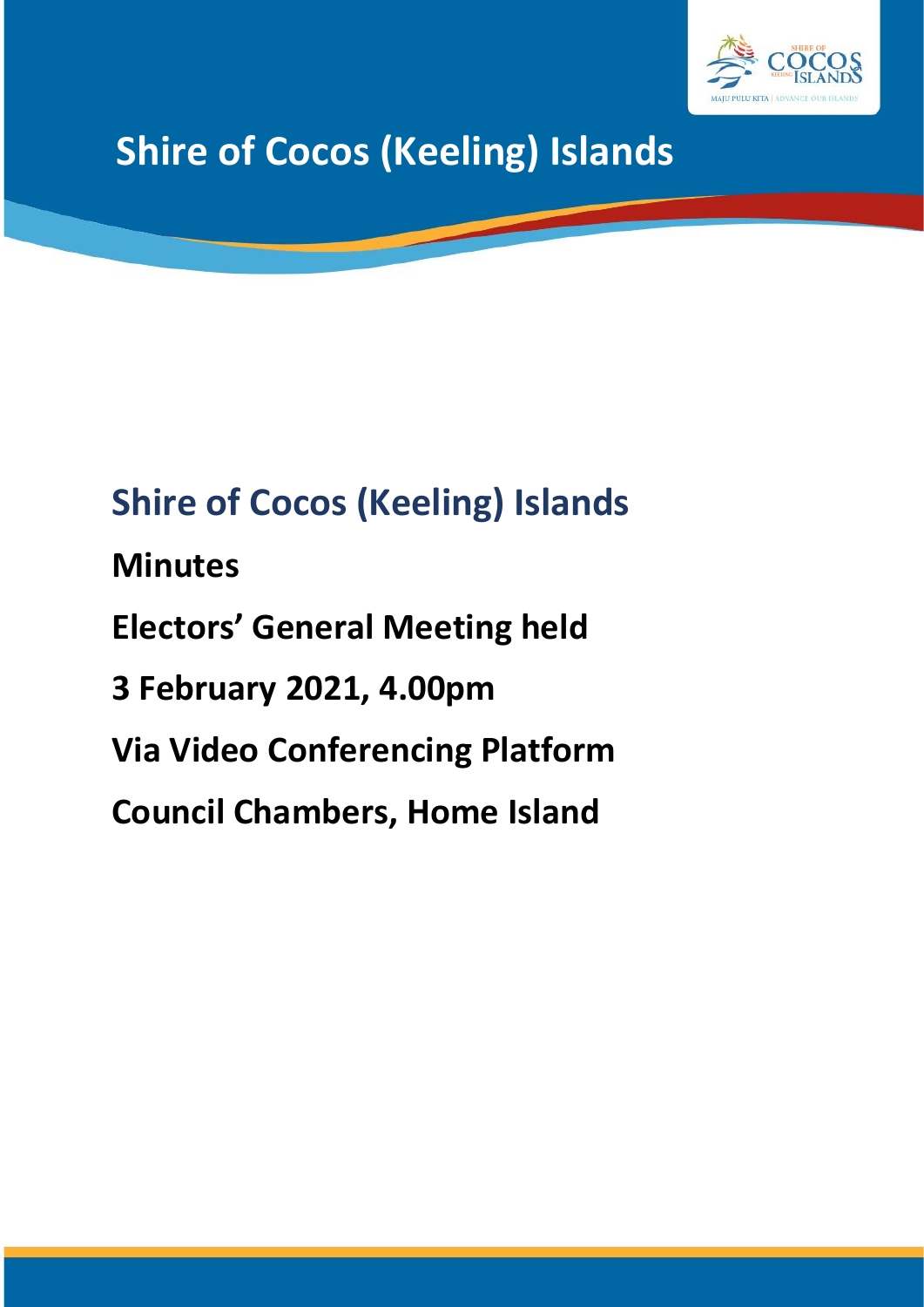

### **OUR VALUES**

**Service**

Provide the best service we can.

We serve the community and each other.

#### **Accountability**

We take responsibility for our own actions.

We do what we say we will do.

Mistakes are an opportunity to learn.

#### **Support**

We support our team and our community.

Look for opportunities to help each other.

#### **Respect**

We respect and value others.

Our interactions are always respectful towards others.

#### **Integrity**

We will be honest and transparent with all our dealings.

Maintain confidentiality.

Trust each other.

#### **Achievement**

Being proactive and enabling the outcomes.

Be creative and think outside the square.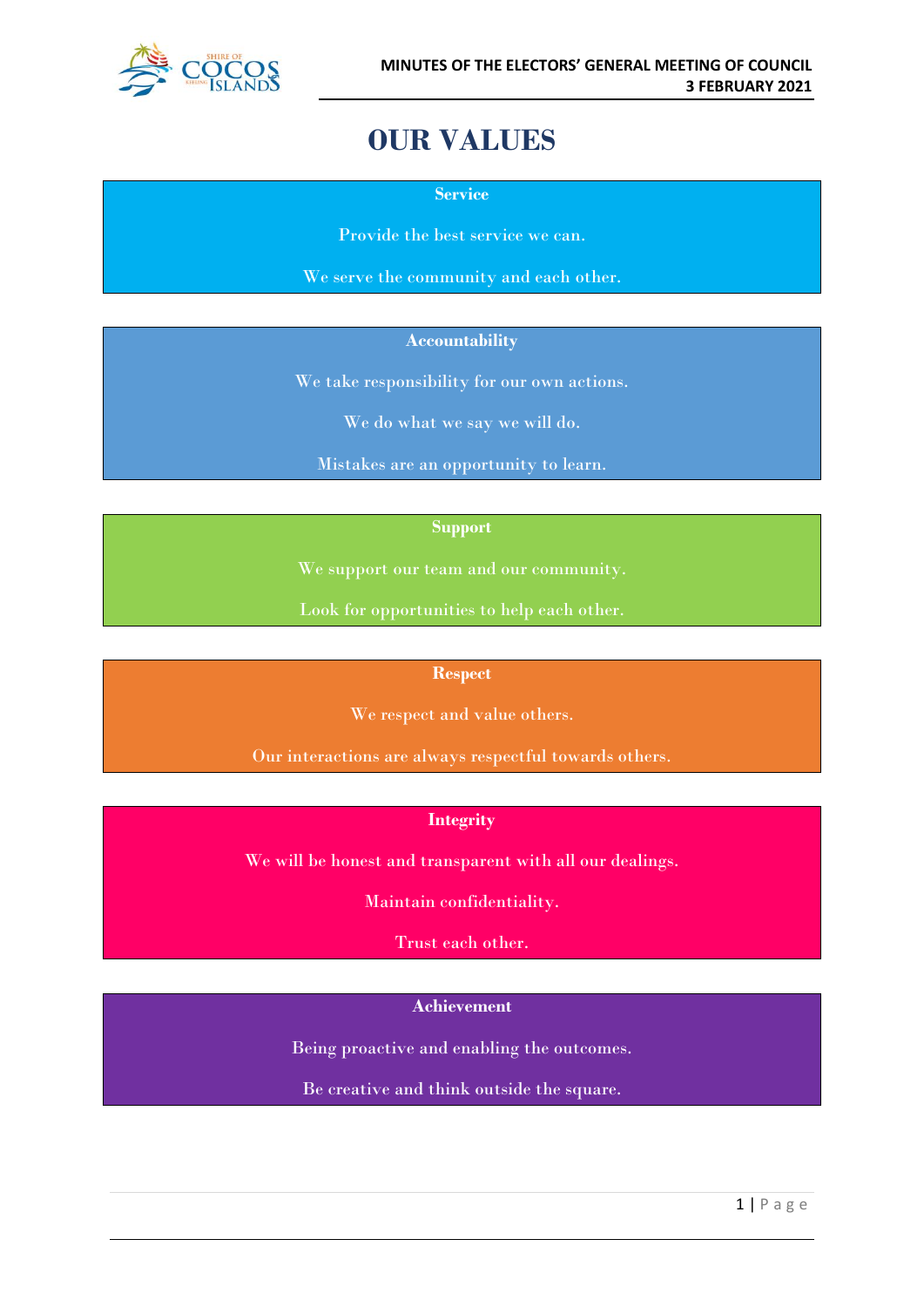

#### **TABLE OF CONTENTS**

| <b>ITEM</b>             | <b>SUBJECT</b>                                                                                                                                                                                                                                       |   |
|-------------------------|------------------------------------------------------------------------------------------------------------------------------------------------------------------------------------------------------------------------------------------------------|---|
| $\mathbf{1}$            | OPENING/ANNOUNCEMENTS BY THE SHIRE PRESIDENT                                                                                                                                                                                                         | 3 |
| $\mathbf{2}$            | RECORD OF ATTENDANCE / APOLOGIES / LEAVE OF ABSENCE                                                                                                                                                                                                  | 3 |
| $\overline{\mathbf{3}}$ | <b>CONFIRMATION OF MINUTES</b>                                                                                                                                                                                                                       | 3 |
| 4                       | RECEIVAL AND ADOPTION OF THE SHIRE OF COCOS (KEELING) ISLANDS<br>2019/2020 ANNUAL REPORTS CONSISTING OF THE FOLLOWING FOUR<br><b>PARTS:</b><br>2019/2020 Annual Financial Statements;<br>Auditors Report;<br>President's Report; and<br>CEO's Report | 4 |
| 5                       | <b>QUESTIONS FOR WHICH PRIOR NOTICE HAS BEEN GIVEN</b>                                                                                                                                                                                               | 5 |
| 6                       | <b>GENERAL BUSINESS</b>                                                                                                                                                                                                                              | 5 |
| $\overline{7}$          | <b>CLOSURE</b>                                                                                                                                                                                                                                       | 5 |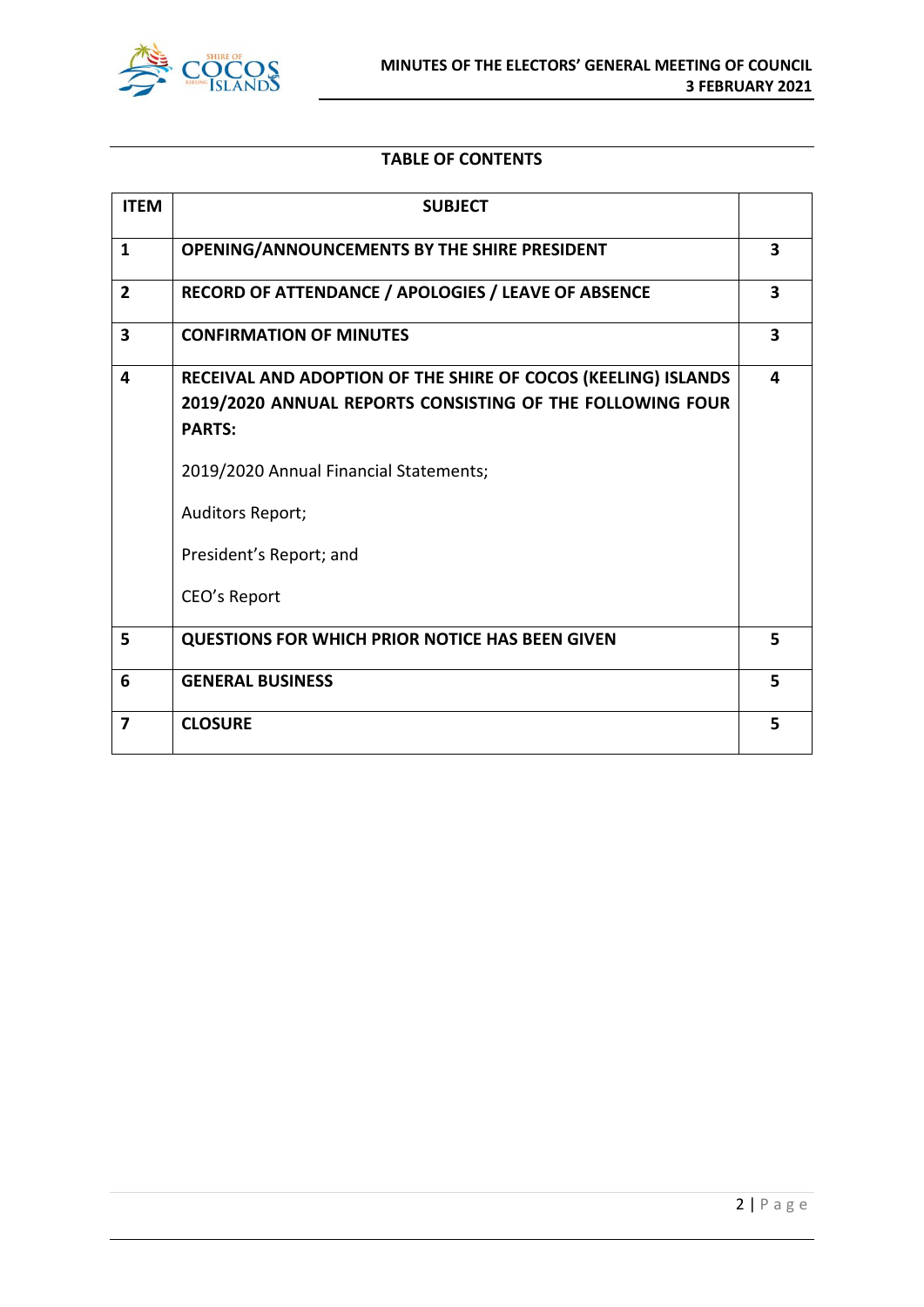

In accordance with Section 5.27 of the *Local Government Act 1995* and the Local Government (Administration) Regulations 1996, the Order of Business will be as follows:

#### **1. OPENING/ANNOUNCEMENTS BY THE SHIRE PRESIDENT**

The President extended a welcome to all attending and declared the meeting open at 3.06pm.

#### **2. RECORD OF ATTENDANCE / APOLOGIES / LEAVE OF ABSENCE**

- **Shire President:** Cr A Minkom
- **Deputy President:** Cr S Iku
- **Councillors:** Cr J Ibram Cr S Charlston Cr M Hamiril Cr T Lacy
- **Officers:** A Selvey, Chief Executive Officer I Macrae, Governance and Risk Coordinator
- Public: Nil
- **Visitors:** Nil
- **Apologies:** Cr N Anthoney
- **Approved Leave of Absence:** Nil

#### **3. CONFIRMATION OF MINUTES**

#### **OFFICER'S RECOMMENDATION TO ELECTORS**

THAT THE MINUTES OF THE ANNUAL ELECTORS MEETING HELD ON 22 JANUARY 2020, BE CONFIRMED AS A TRUE AND CORRECT RECORD OF THE MEETING PROCEEDINGS.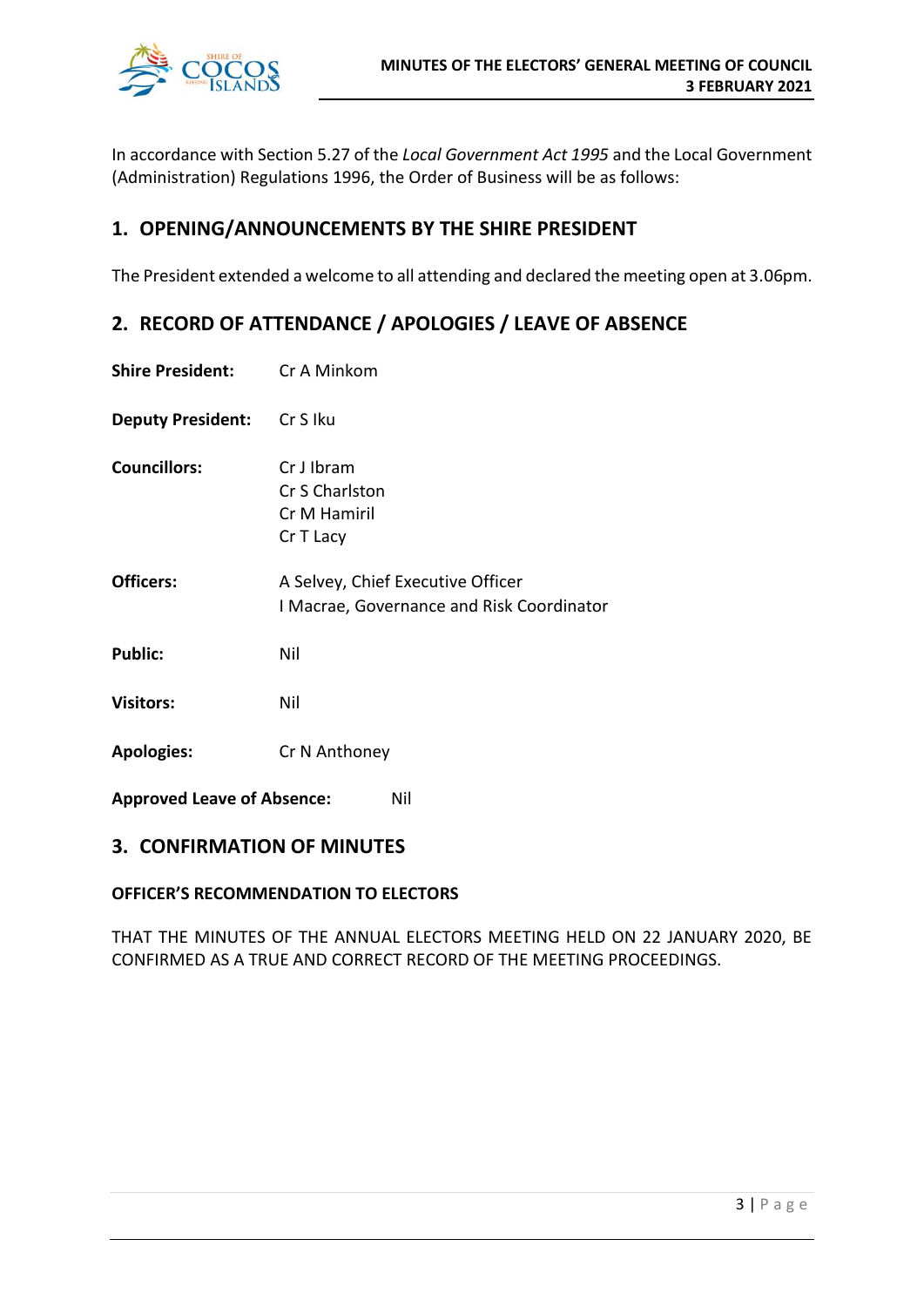

#### **ELECTORS RESOLUTION**

**MOVED: CR HAMIRIL SECONDED: CR IKU**

**THAT THE MINUTES OF THE ANNUAL ELECTORS MEETING HELD ON 22 JANUARY 2020, BE CONFIRMED AS A TRUE AND CORRECT RECORD OF THE MEETING PROCEEDINGS.**

**THE MOTION WAS PUT AND DECLARED CARRIED (6/0)**

**FOR:** CHARLSTON, HAMIRIL, IBRAM, IKU, LACY, MINKOM **AGAINST:** NIL

**OFFICER'S RECOMMENDATION TO ELECTORS**

- **4. RECEIVAL AND ADOPTION OF THE SHIRE OF COCOS (KEELING) ISLANDS 2019-2020 ANNUAL REPORTS CONSISTING OF THE FOLLOWING FOUR PARTS:**
	- 2019/2020 Annual Financial Statements;
	- Auditors Report;
	- President's Report; and
	- CEO's Report.

#### **ELECTORS RESOLUTION**

**MOVED: CR IBRAM SECONDED: CR LACY**

- **4. RECEIVAL AND ADOPTION OF THE SHIRE OF COCOS (KEELING) ISLANDS 2019-2020 ANNUAL REPORTS CONSISTING OF THE FOLLOWING FOUR PARTS:**
	- **2019/2020 Annual Financial Statements;**
	- **Auditors Report;**
	- **President's Report; and**
	- **CEO's Report.**

#### **THE MOTION WAS PUT AND DECLARED CARRIED (6/0)**

**FOR:** CHARLSTON, HAMIRIL, IBRAM, IKU, LACY, MINKOM **AGAINST:** NIL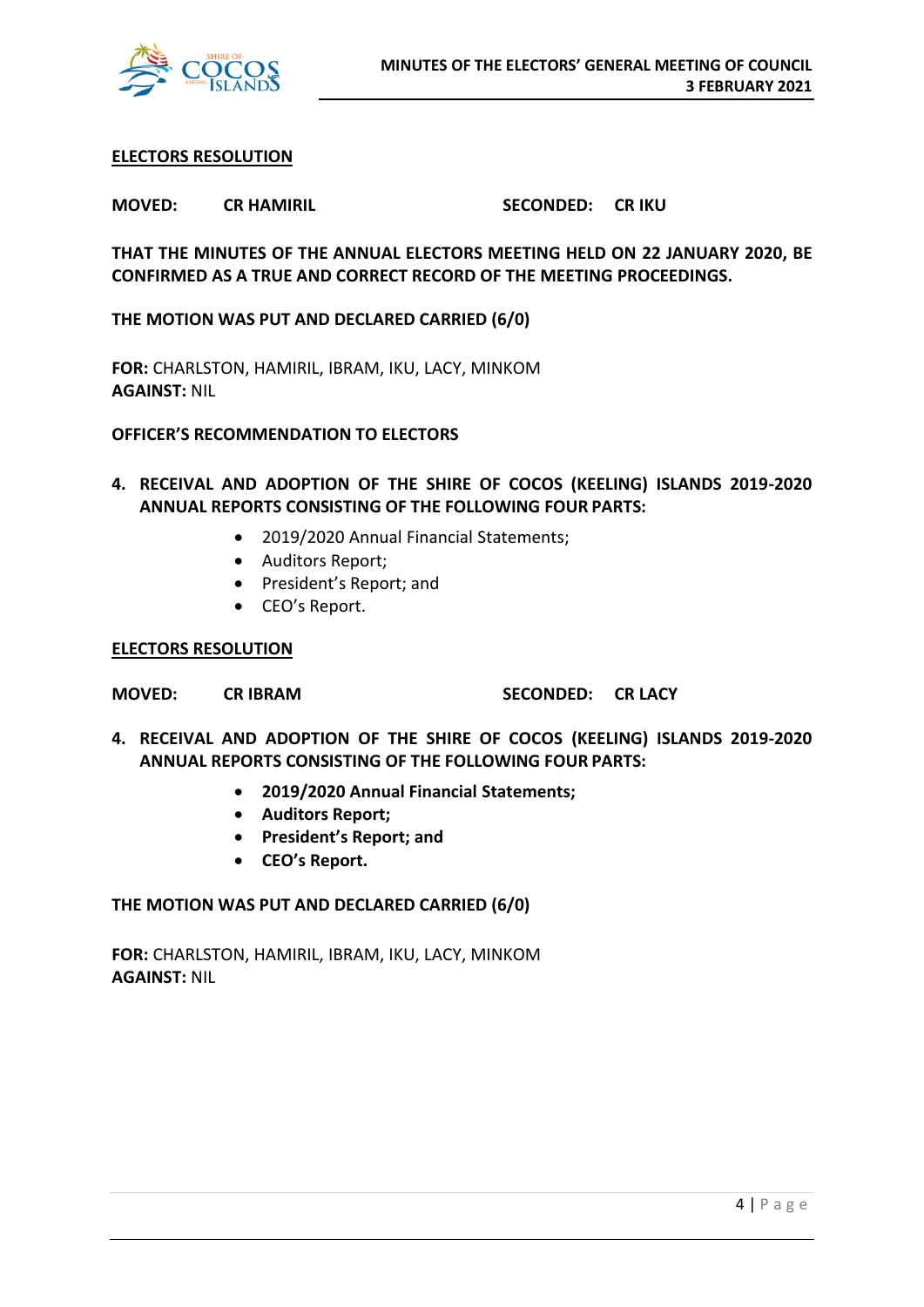

#### **5. QUESTIONS FOR WHICH PRIOR NOTICE HAS BEEN GIVEN**

Nil

#### **6. GENERAL BUSINESS**

Nil

#### **7. CLOSURE**

The Presiding member declared the meeting closed at 4.10pm.

These minutes were confirmed at a meeting on ……………………………………

SIGNED this day of 2021

as a true record of proceedings.

\_\_\_\_\_\_\_\_\_\_\_\_\_\_\_\_\_\_\_\_\_\_\_

PRESIDING MEMBER